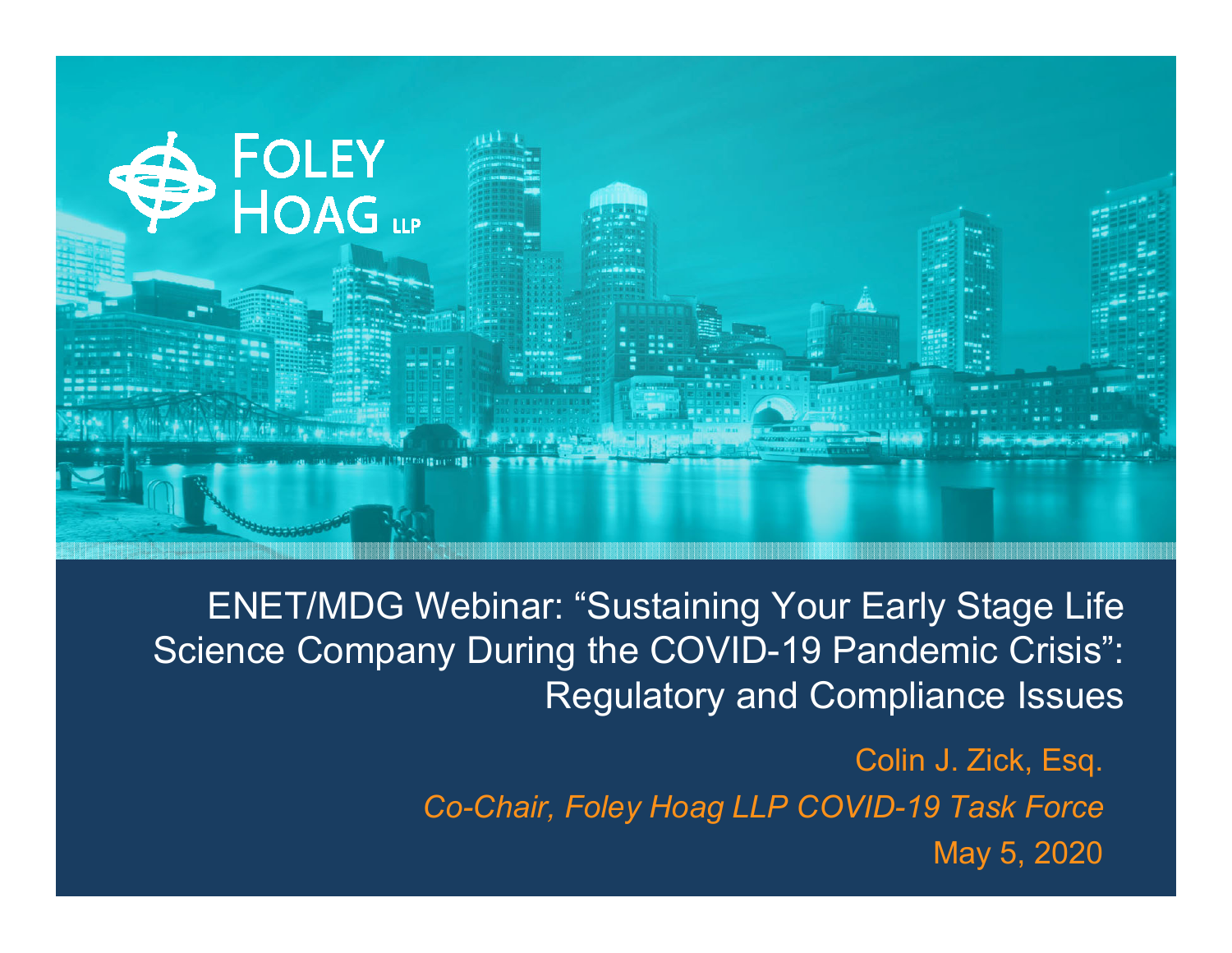

#### **Colin Zick**

#### **617.832.1275 czick@foleyhoag.com**

*Education:* University of Michigan Law School, J.D., *cum laude;* University of Michigan, B.A., *with highest distinction,* Phi Beta Kappa



**Colin J. Zick** is a partner with Foley Hoag LLP, where he serves as Co-Chair of its Data Privacy & Security and Healthcare practice groups, and its COVID-19 Task Force. His practice is focused on health care and compliance issues, and often involves the intersection of those two subjects in investigations, administrative proceedings or litigation. His work has a particular emphasis on compliance issues related to life sciences, pharmaceutical and medical device companies, laboratories, and provider organizations. He counsels clients ranging from the Fortune 1000 to start-ups on issues involving information privacy and security, including compliance with state, federal and international data privacy and security laws and government enforcement actions (including GDPR and EU-US Privacy Shield, CCPA, HIPAA and other U.S. federal and state data privacy and security laws, privacy policies, cloud security, cyber insurance, the Internet of Things, and data breach response).

■Colin is ranked as one of the Best Lawyers in America® for Healthcare and for Privacy and Data Security Law, ranked by CHAMBERS USA as one of Massachusetts' leading health care lawyers since 2010, and he has been selected by his peers as a Massachusetts "Super Lawyer" since 2004.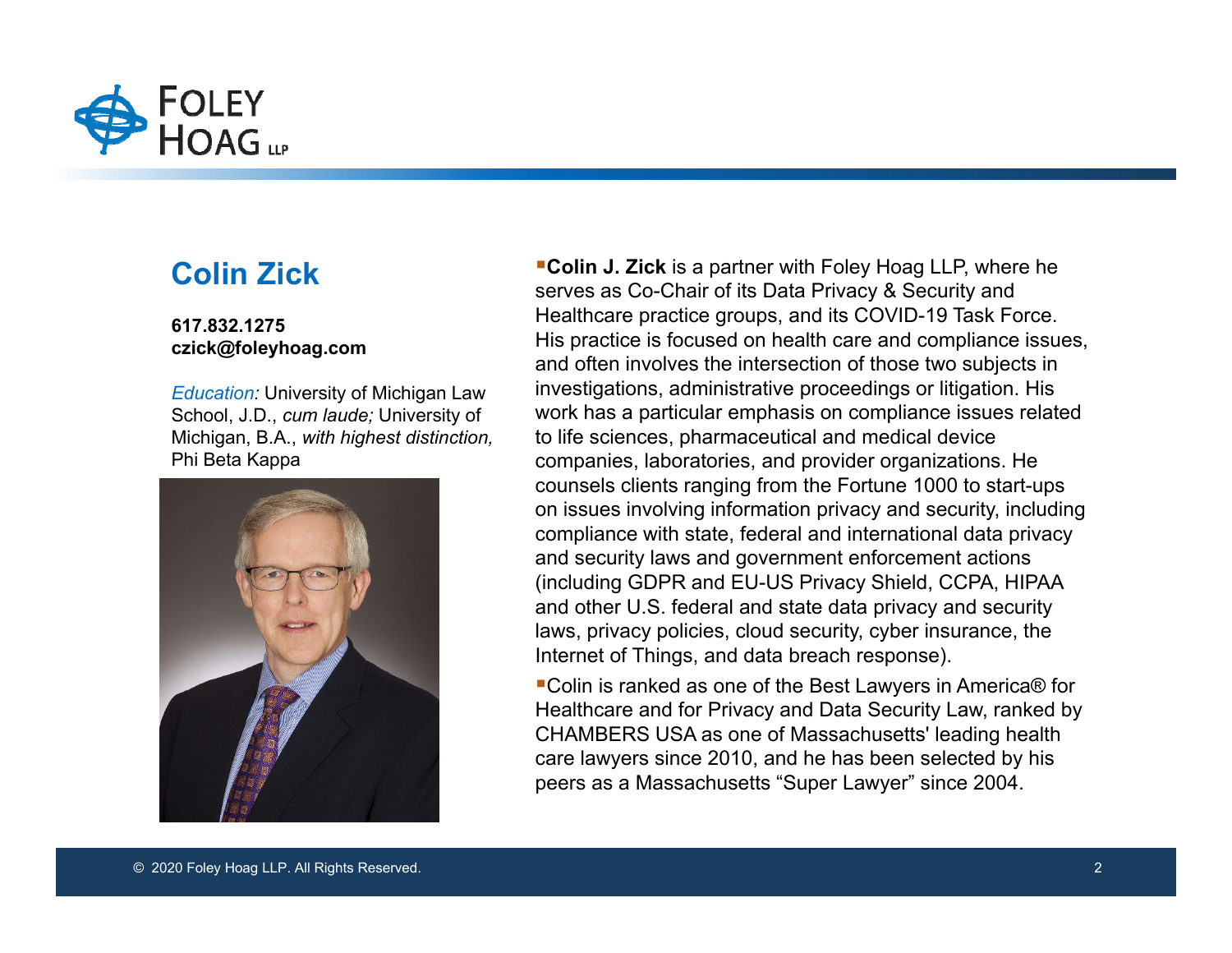

# About Foley Hoag LLP

- **280-attorney firm** founded in 1943 with offices in **Boston**, **New York**, **Paris** and **Washington DC**
- Focused on providing **senior-level attention** to each client
- Practice mix comprises a powerful blend of **regional**, **national** and **international** expertise and clients
- **Long history of attorneys working together effectively to ensure that** clients in diverse industries benefit from our **collective expertise**, receiving **comprehensive advice** in an **efficient** manner





Life Sciences



Professional Services



Sovereign Governments

**Technology**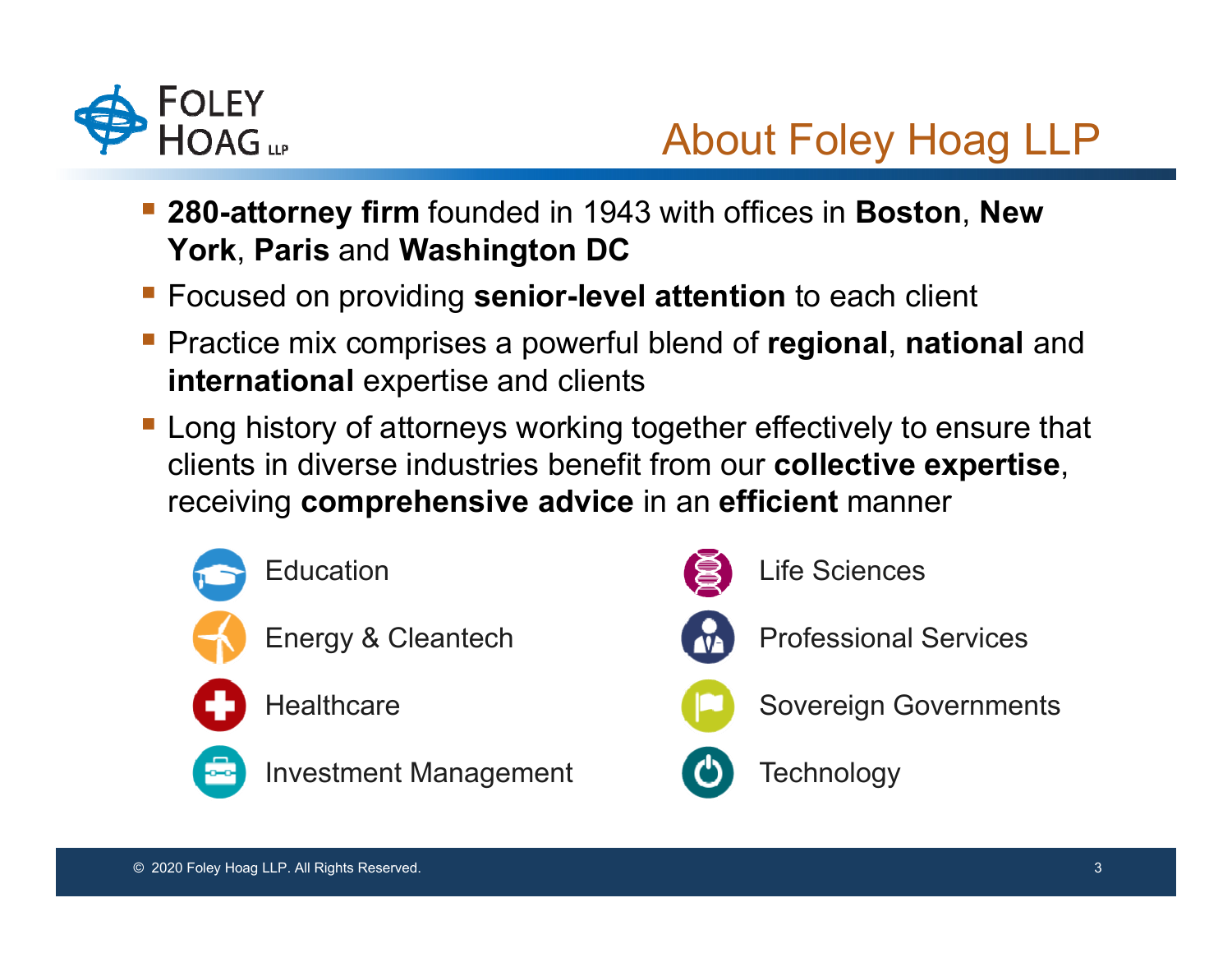

# Foley Hoag's COVID-19 Task Force

- Developed to provide businesses multi-faceted support in rapidly changing global health environment
- Coalition of attorneys and specialists across Foley Hoag with deep expertise in a range of affected areas, including:
- $\bullet$ Bankruptcy & Restructuring
- $\bullet$ Business Counselling
- Commercial Contract Disputes
- Debt Finance
- FDA
- **Healthcare**
- Insurance Recovery
- Intellectual Property
- $\bullet$ International Commercial Arbitration
- **Labor and Employment**
- **Privacy and Data Security**
- Private Funds
- Public Companies
- State Attorneys General
- Supply Chain
- Tax

**For more information and resources, visit our web page**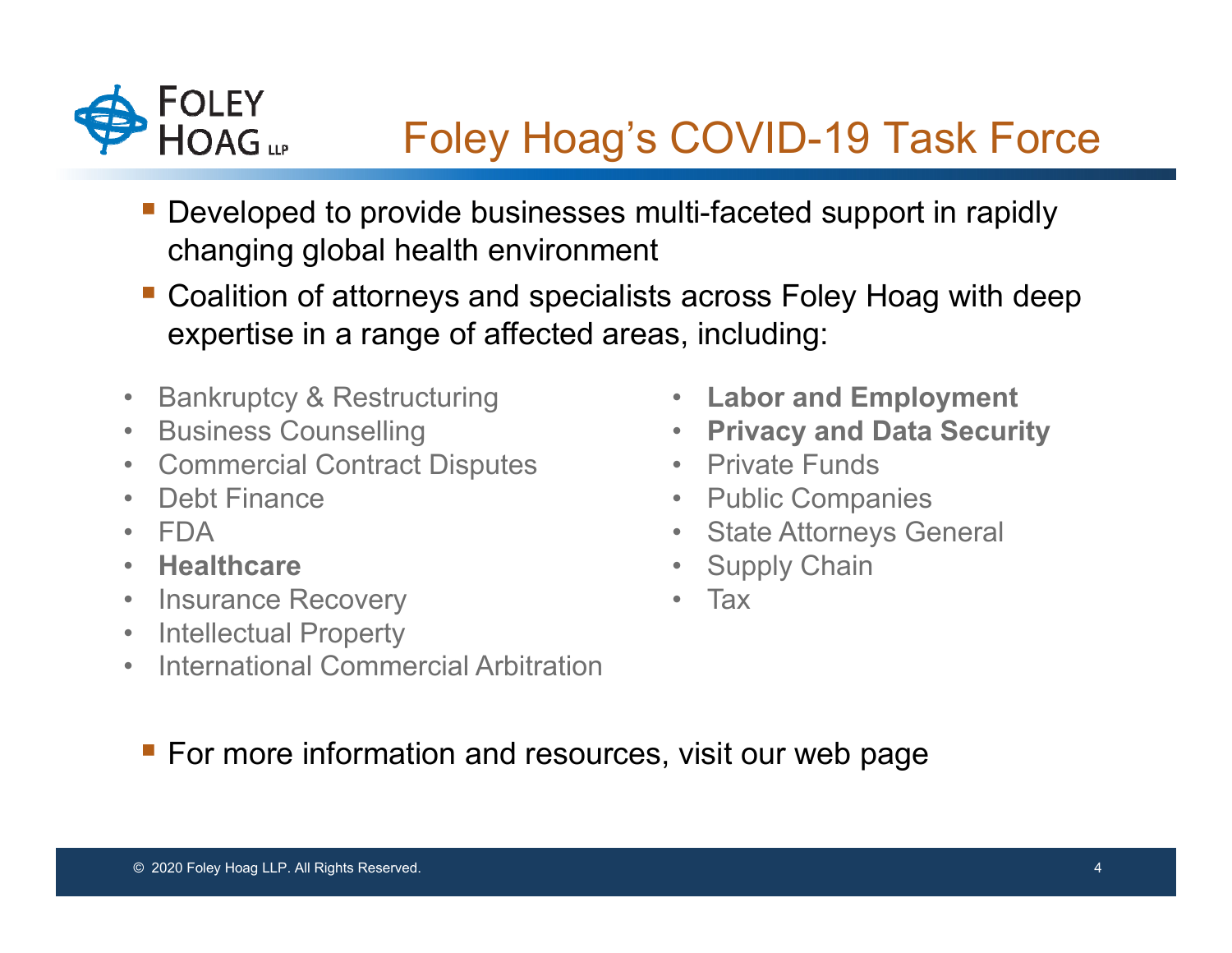

- • Mass. AGO's *Frequently Asked Questions about COVID-19: Employee Rights and Employer Obligations*, updated April 23, 2020: https://www.mass.gov/doc/covid-19-fld-faqs
- • Mass. Dept. of Unemployment Assistance has published resources for employers considering the Workshare Program for temporary layoff: https://www.mass.gov/topics/workshare-program
- • U.S. DoL has published several resources related to COVID-19, including a FAQ about general wage and hour questions connected to the pandemic, a FAQ on the Families First Coronavirus Response Act (FFCRA), and the required federal notice posting: https://www.dol.gov/agencies/whd/pandemic
- • U.S. EEOC has published "What You Should Know About COVID-19 and the ADA, the Rehabilitation Act, and Other EEO Laws: https://www.eeoc.gov/eeoc/newsroom/wysk/wysk\_ada\_rehabilitaio n\_act\_coronavirus.cfm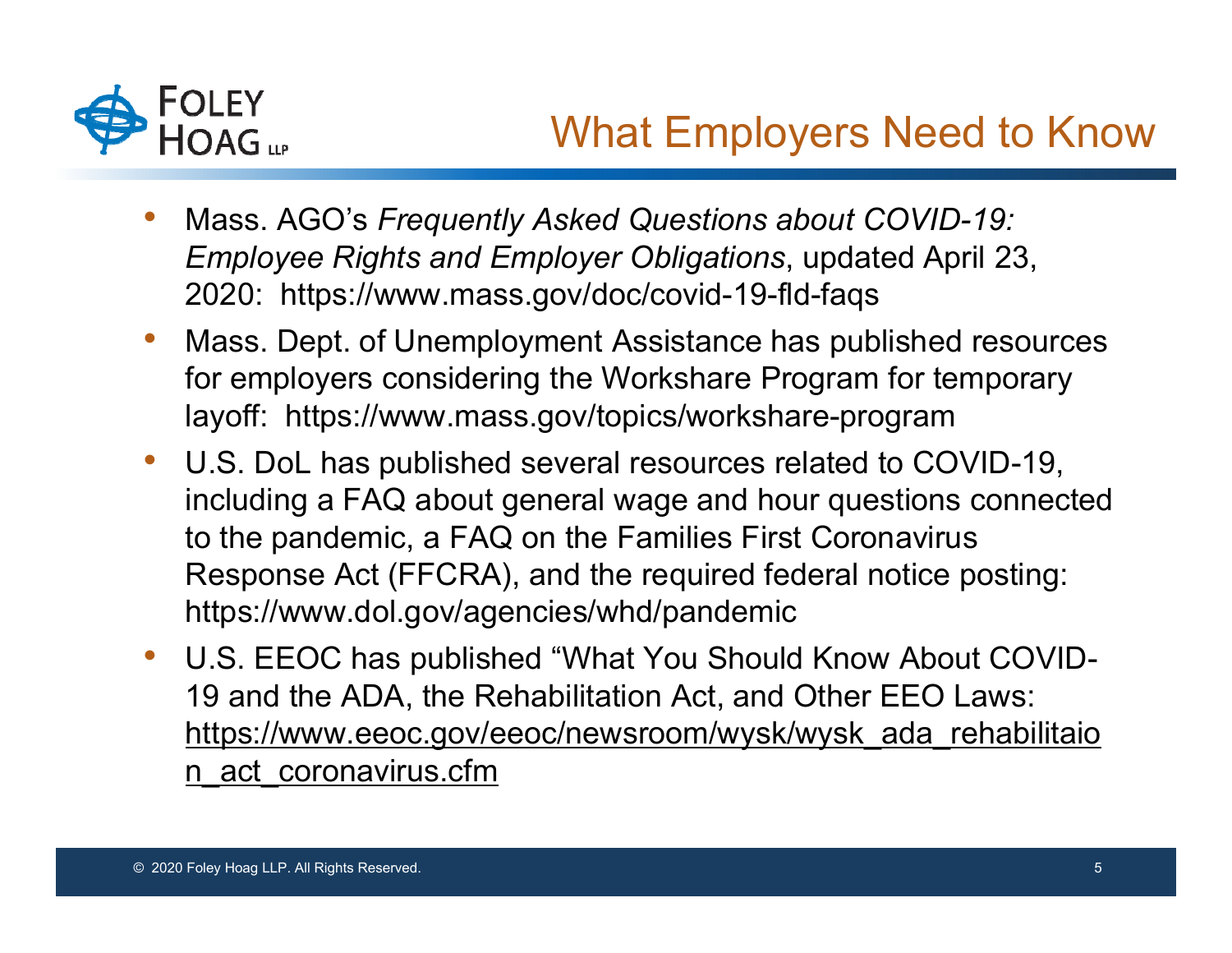

#### Dealing with Potential Infections

- Asking employees to stay home:
	- CDC recommended if sick/suspected sick
	- CDC recommended if exposure (e.g., travel)
	- Make sure complying with wage/hour requirements
	- Avoid discriminatory requests
- **Informing other employees** 
	- Get permission
	- Otherwise, notify but avoid identification as much as possible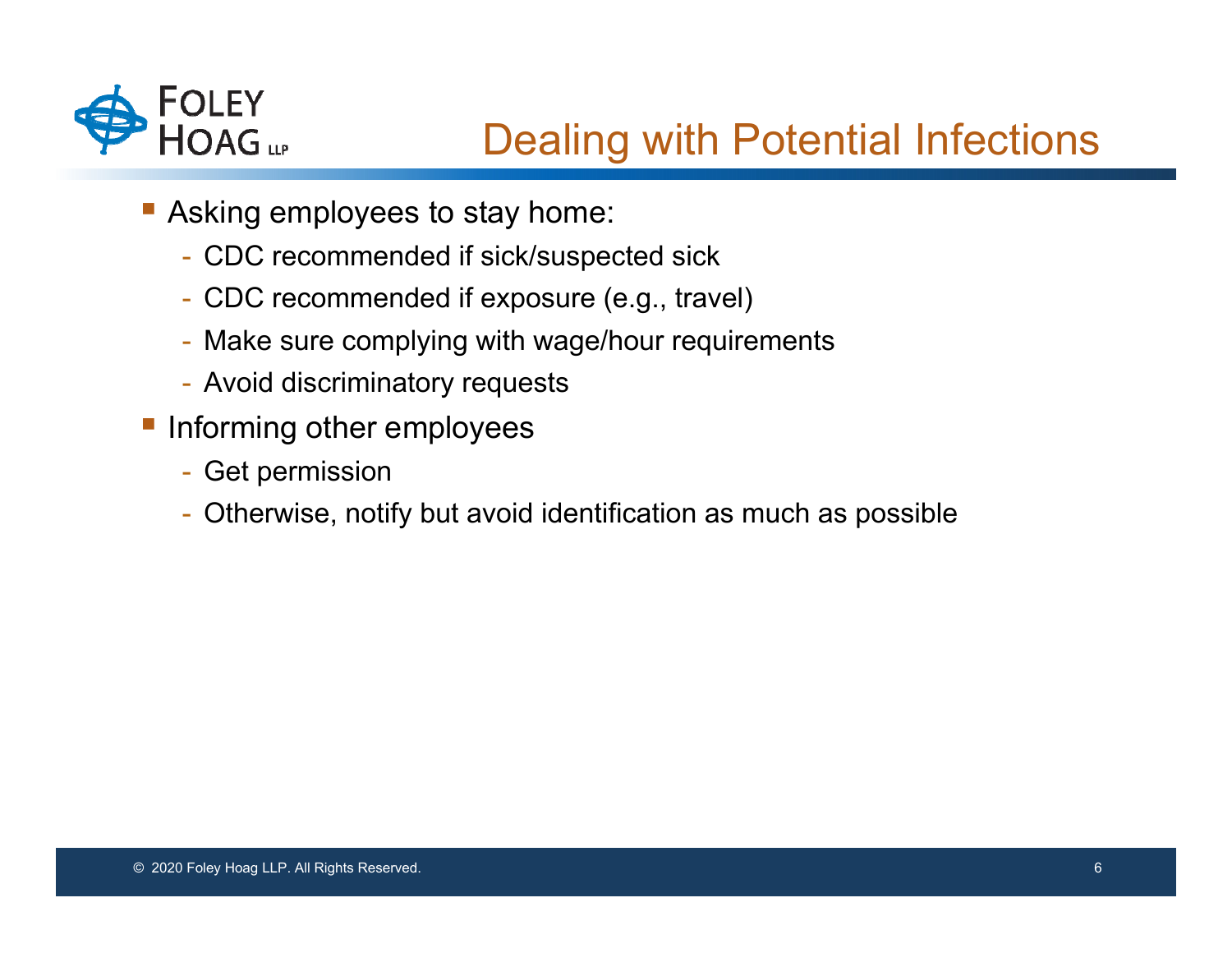

# Employee Health Information

- Medical Inquiries (e.g., have you been coughing, have a fever, traveled outside the U.S.?)
	- Be careful of ADA don't ask more than needed
	- Do not ask about underlying risks (disabilities, age)
- Medical Evaluations (e.g., temperature checks)
	- In addition to ADA privacy torts
	- Weigh business necessity
- Communicating Employee Health-Related Information
	- Employers (generally) not subject to HIPAA on employee fitness to work issues
	- State-specific requirements may apply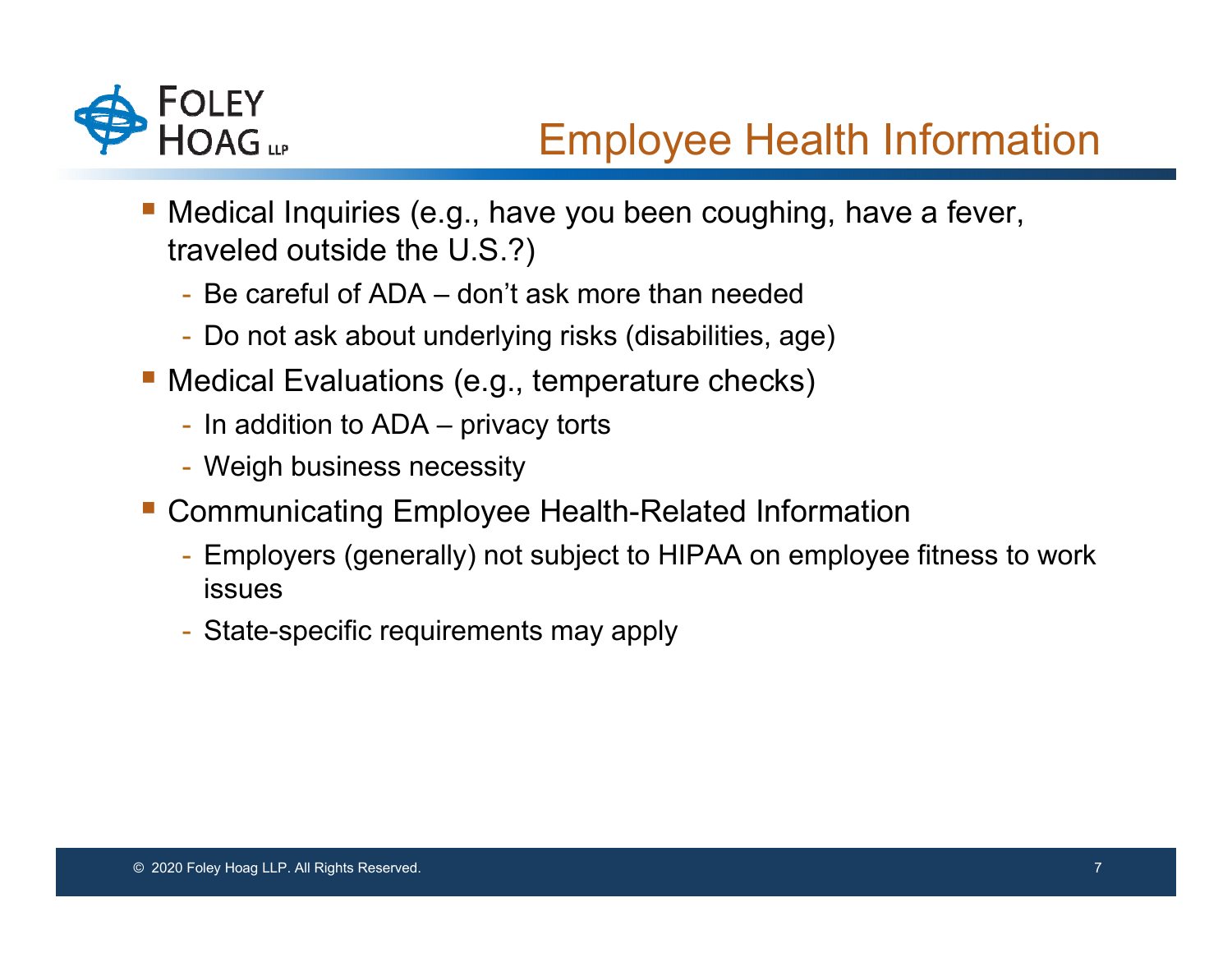

### Employees and HIPAA

- HIPAA Privacy Rule applies to "covered entities" but is "relaxed" in certain circumstances
- Even if HIPAA does apply, various exceptions applicable here
	- Treatment (patient or another)
	- Public Health agencies and persons at risk
	- Family members, friends, relatives
	- Prevent a serious and imminent threat
- Enforcement is being relaxed in some respects
- Continue to safeguard information
- Only disclose "minimum necessary"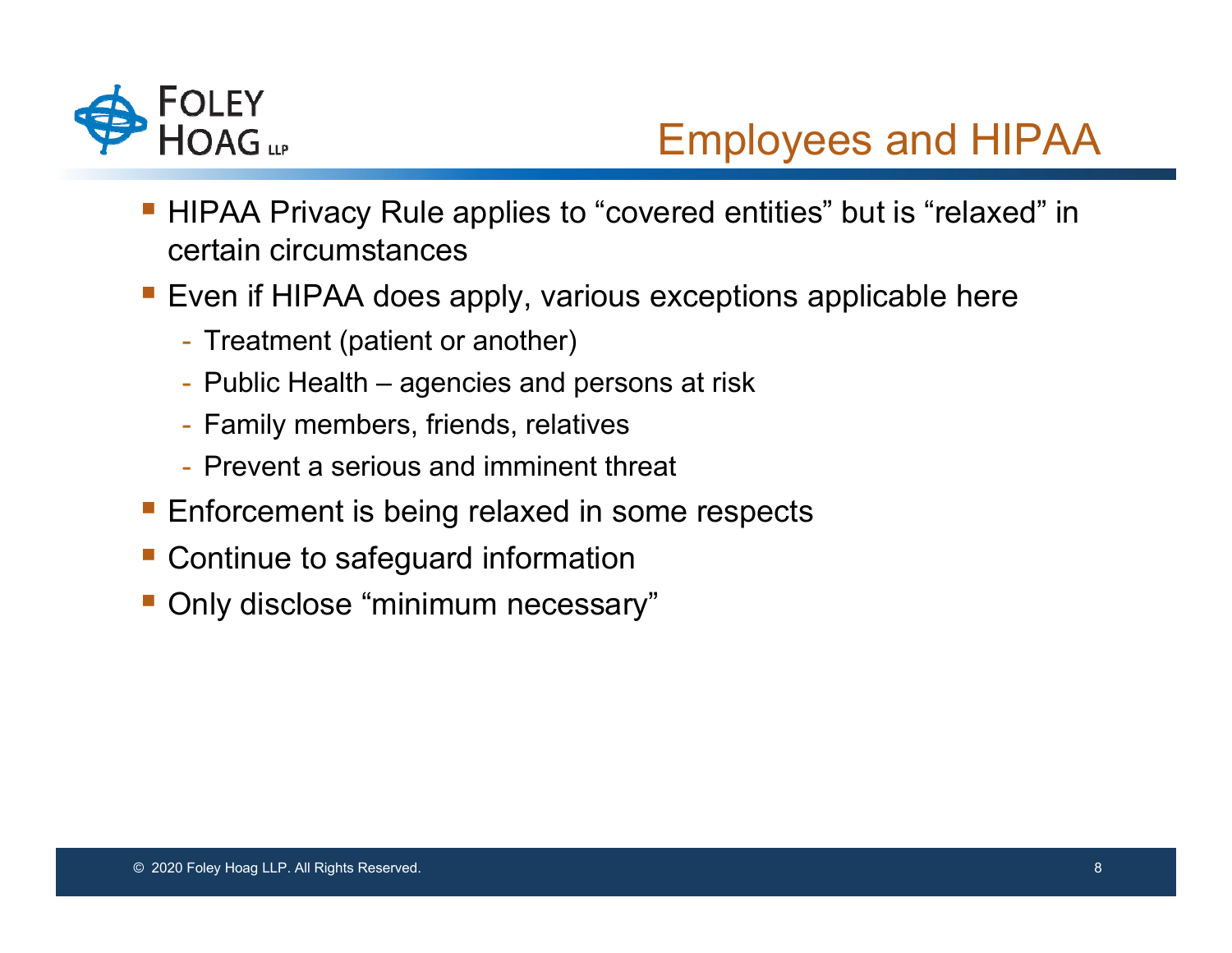

### Remote Work – Cybersecurity Risks

- **VPN security**
- **Use of unsecured devices or connections**
- Beware of the cost of "free" programs
	- Conference call lines
	- File sharing or storage (e.g., Dropbox)
- **Physical file storage at home**
- **Use of personal email accounts**
- **Phishing and ransomware**
- Other COVID-19 related scams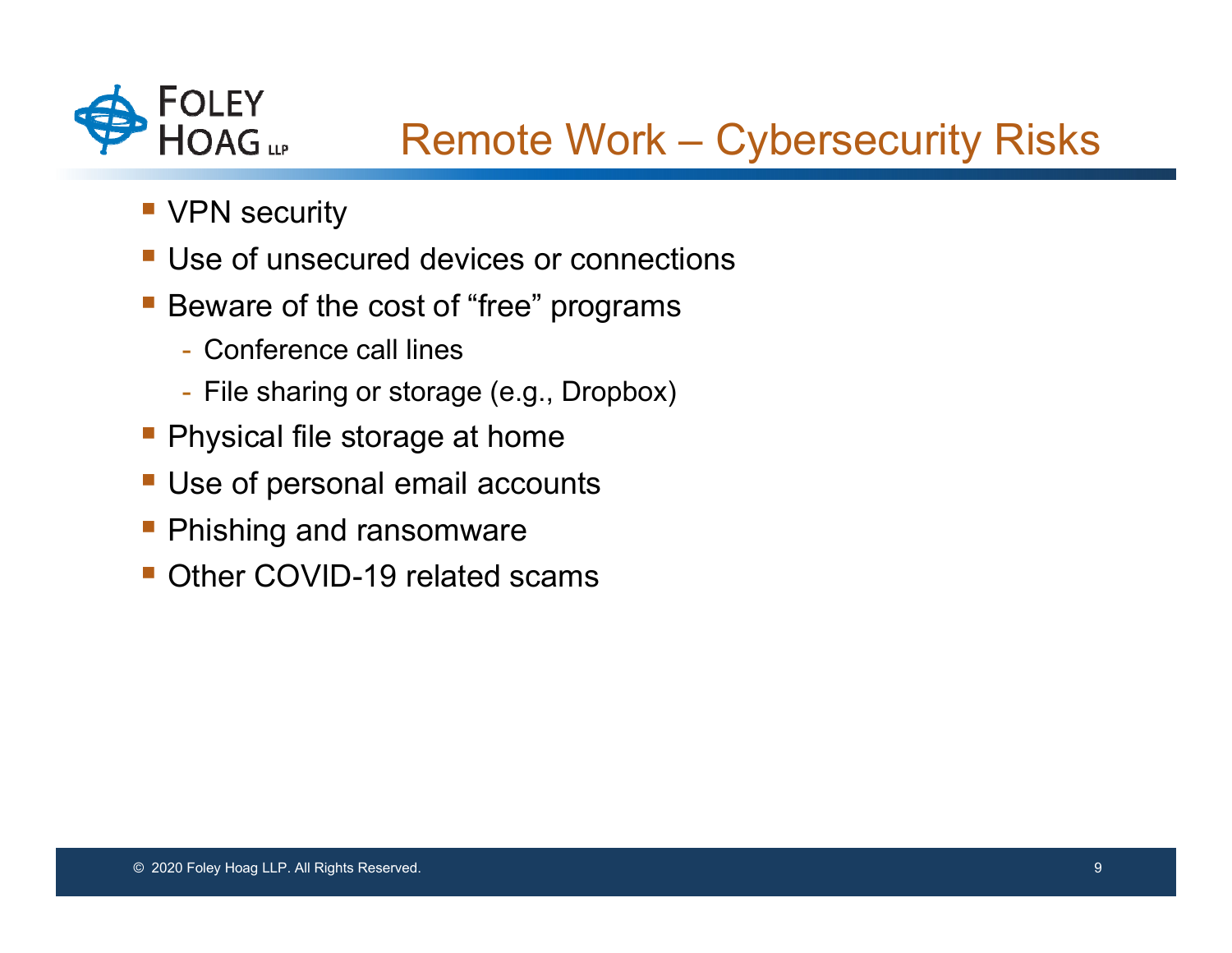

- Review and update anti-malware, intrusion prevention programs and systems
- **Patch software**
- **Ensure firewalls in place**
- **Enhance system monitoring for abnormal activity**
- **Use dual-factor authentication**
- Refresher training/reminders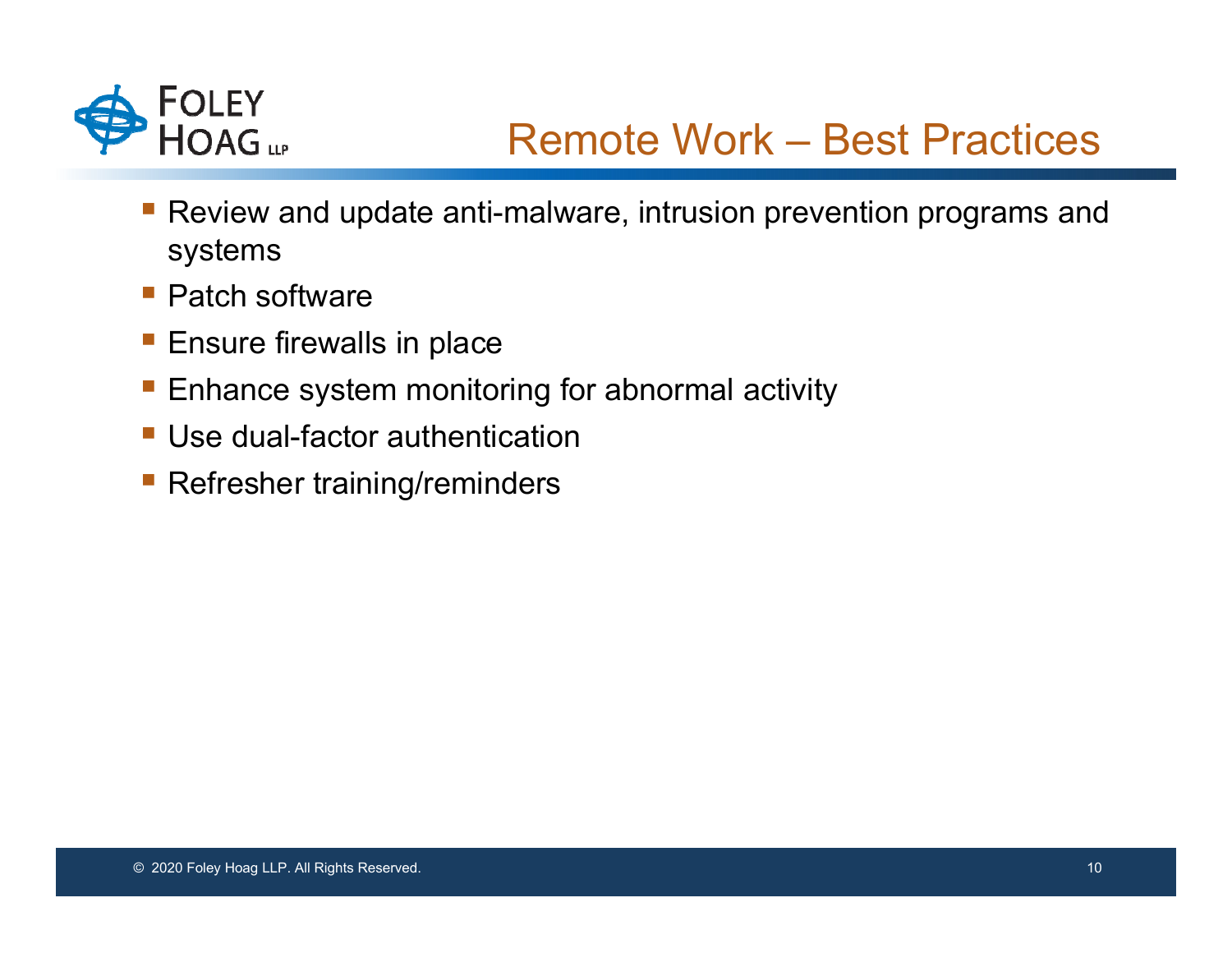

#### Examples:

- • MA AGO emergency debt collection regulations: https://www.mass.gov/news/ags-office-issues-emergencyregulation-to-protect-consumers-from-harmful-debt-collection
- • NY AGO statement on price gouging: https://ag.ny.gov/pressrelease/2020/ag-james-price-gouging-will-not-be-tolerated
- • FL AGO consumer alerts on fraudulent products: http://myfloridalegal.com/ConsumerAlert
- • CA AGO on fraudulent charities: https://oag.ca.gov/news/pressreleases/attorney-general-xavier-becerra-issues-consumer-alertfraudulent-charities-amid
- • IL AGO on price gouging and COVID-19 scams: https://illinoisattorneygeneral.gov/pressroom/2020\_03/20200310.ht ml